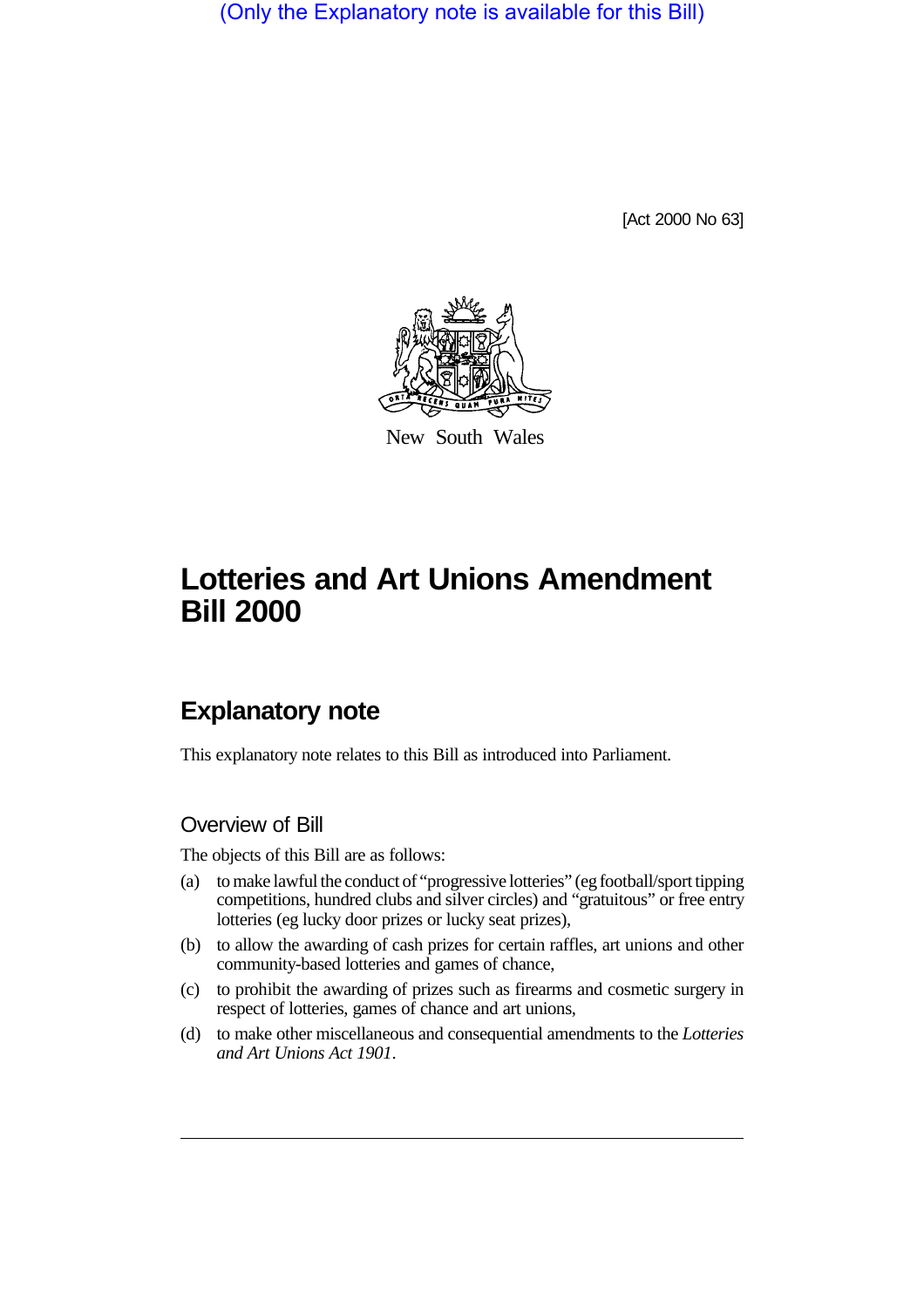Lotteries and Art Unions Amendment Bill 2000 [Act 2000 No 63]

Explanatory note

## Outline of provisions

**Clause 1** sets out the name (also called the short title) of the proposed Act.

**Clause 2** provides for the commencement of the proposed Act on a day or days to be appointed by proclamation.

**Clause 3** is a formal provision giving effect to the amendments to the *Lotteries and Art Unions Act 1901* set out in Schedule 1.

# **Schedule 1 Amendments**

#### **Background**

Section 3 of the *Lotteries and Art Unions Act 1901* imposes a general prohibition on the selling or disposing of money or property by way of lottery or chance. Under the Act, a number of forms of community-based gaming activities (such as raffles, housie, bingo, sweeps and calcuttas, and art unions) are currently exempted from the prohibition under section 3 so long as they are conducted in accordance with the requirements of the Act and any applicable permit conditions.

The proposed Act extends the range of gaming activities that are exempted from the prohibition to cover certain lotteries and games of chance that are referred to as progressive lotteries and gratuitous lotteries.

#### **Progressive and gratuitous lotteries**

**Schedule 1 [15]** inserts proposed section 4F to make lawful the conduct of "progressive lotteries" if certain requirements are complied with (eg a permit will be required to conduct the lottery if the total amount paid as entrance fees or to participate in the lottery exceeds the amount prescribed by the regulations). A "progressive lottery" is a lottery or game of chance in which a number of draws may be conducted over a stipulated period of time, and may include such things as tipping competitions. The amount of money that may be awarded as a prize in a progressive lottery must not exceed the amount prescribed by the regulations.

**Schedule 1 [15]** also inserts proposed section 4G to make lawful the conduct of "gratuitous lotteries" if certain requirements are complied with (eg the lottery is not to be conducted for the purposes of promoting any trade or business, and prizes must not consist of money). A "gratuitous lottery" is a free entry lottery or game of chance such as a "lucky door" or "lucky seat" prize.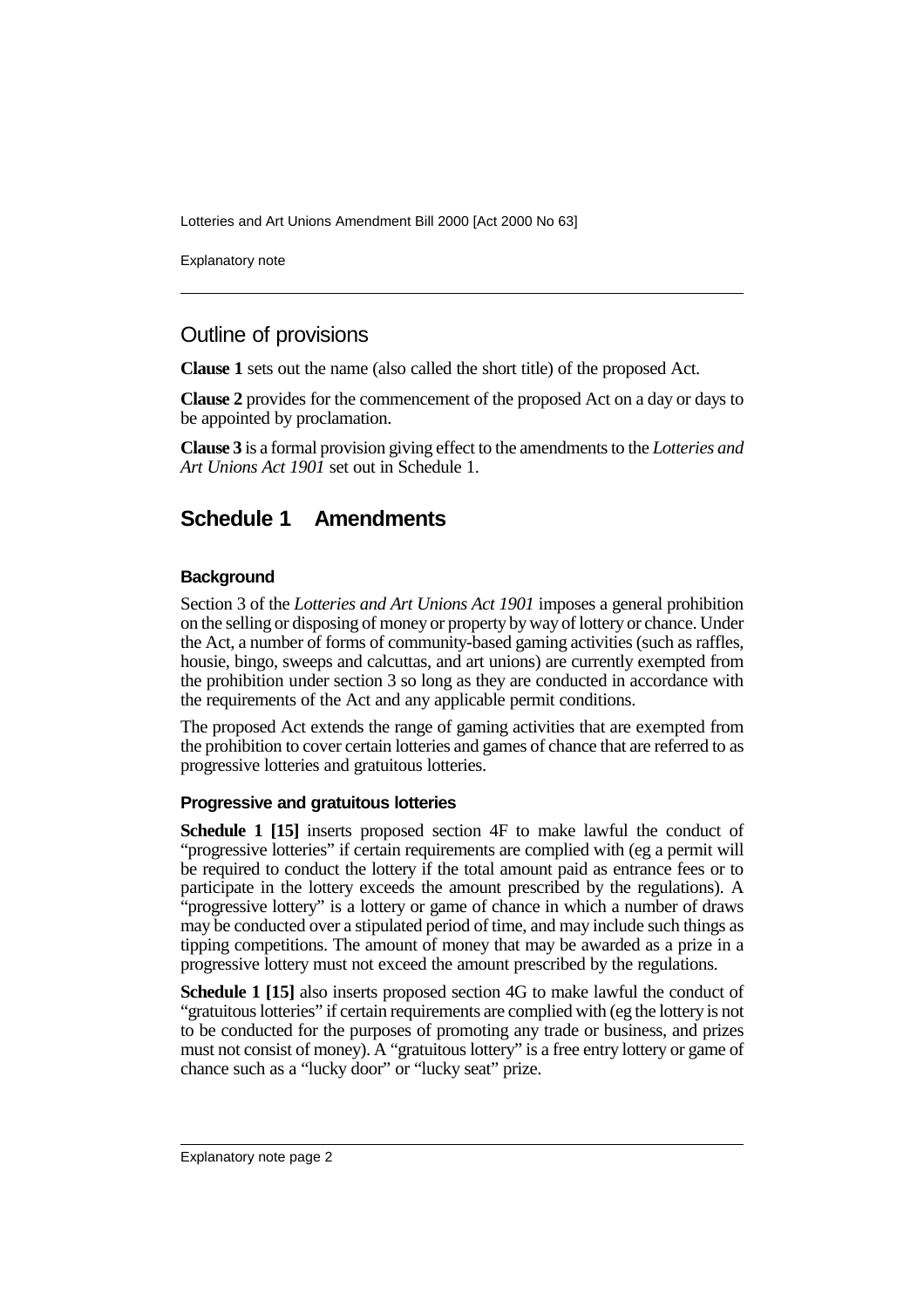Lotteries and Art Unions Amendment Bill 2000 [Act 2000 No 63]

Explanatory note

#### **Prohibited prizes**

At present under the Act, tobacco in any form is prohibited as a prize in any lottery, game of chance or art union. **Schedule 1 [2]** inserts a definition of *prohibited prize* which includes tobacco and which will also include other items such as firearms and prohibited weapons and services such as cosmetic surgery. **Schedule 1 [5]**, **[8]**, **[9]**, **[11]**, **[12]**, **[14]** and **[17]** contain amendments that replace existing provisions that prohibit tobacco as a prize with provisions that refer to the wider concept of prohibited prize.

#### **Money prizes**

At present under the Act, money cannot be awarded as a prize in most of the gaming activities allowed under the Act except in limited circumstances (eg money may be awarded as a prize in a sweep or calcutta, or spending money may be awarded in conjunction with tickets for a tour or journey in some cases).

**Schedule 1 [5]**, **[8]** and **[18]** contain amendments that allow the awarding of money prizes in respect of certain activities in which money prizes are currently prohibited (eg art unions). Money prizes will be allowed in respect of progressive lotteries but not gratuitous lotteries. Money prizes will continue to be prohibited in respect of games of chance conducted in a registered club under section 4C of the Act (eg club bingo and promotional raffles). The amendments also provide that the amount of money that may be awarded as a prize in a lottery, game of chance or art union must not exceed the amount prescribed by the regulations in respect of the activity concerned.

#### **Miscellaneous and consequential amendments**

**Schedule 1 [1]** amends the definition of *lottery* in section 2A of the Act to take into account progressive and gratuitous lotteries.

A number of the provisions of the Act that currently allow the conduct of certain lotteries, games of chance or art unions, but which prohibit money prizes, contain a definition of *prize* that will be inconsistent with the amendments that allow the awarding of money prizes in respect of those activities. **Schedule 1 [3]**, **[6]** and **[16]** remove that definition from each of those provisions.

Most of the provisions of the Act that currently allow the conduct of lotteries, games of chance or art unions contain a requirement that the value of the prizes must not exceed the amount prescribed by the regulations. **Schedule 1 [4]**, **[7]**, **[10]**, **[13]** and **[19]** makes it clear that the amount that may be prescribed is the total value of the prizes in respect of the lottery, game of chance or art union concerned.